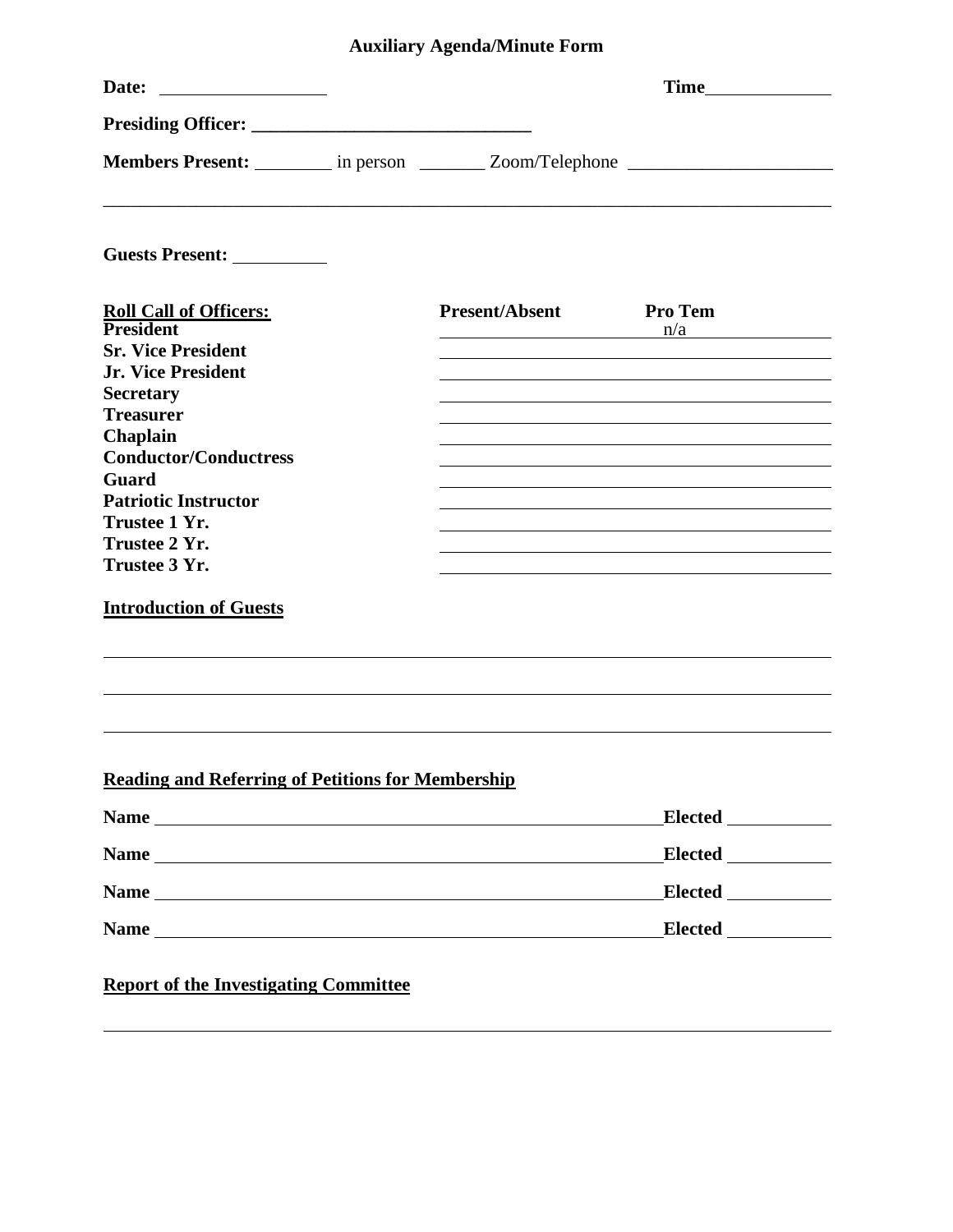## **Voting on Candidates**

|                                           | All Accepted __________________               |                                                                                                                                                 |
|-------------------------------------------|-----------------------------------------------|-------------------------------------------------------------------------------------------------------------------------------------------------|
| <b>OR</b>                                 |                                               |                                                                                                                                                 |
|                                           |                                               |                                                                                                                                                 |
|                                           |                                               | Rejected Names                                                                                                                                  |
| <b>Initiation Held?</b><br>N <sub>0</sub> |                                               |                                                                                                                                                 |
| Emailed? Mailed?                          | <b>Reading of Minutes of Previous Meeting</b> |                                                                                                                                                 |
| these minutes.                            |                                               | <b>Treasurer's Report</b> (Attach to Minutes)<br>The Treasurer presented the Treasurer's Report, a copy of which is attached and made a part of |
| <b>Presentation of Bills</b>              |                                               |                                                                                                                                                 |
| $\frac{1}{2}$                             | to                                            | $for$ $\qquad \qquad$<br><u> 1980 - Johann Barn, mars ar breithinn ar chuid ann an t-Alban ann an t-Alban ann an t-Alban ann an t-Alban a</u>   |

| ╓<br>◡  | ГO1 |
|---------|-----|
| Φ<br>۰D | for |
| ¢<br>۰D | tor |

|  |  | <b>Reading of Official and Other Communications</b> |
|--|--|-----------------------------------------------------|
|  |  |                                                     |

| From      |
|-----------|
| Regarding |
| From      |
| Regarding |
| From      |
| Regarding |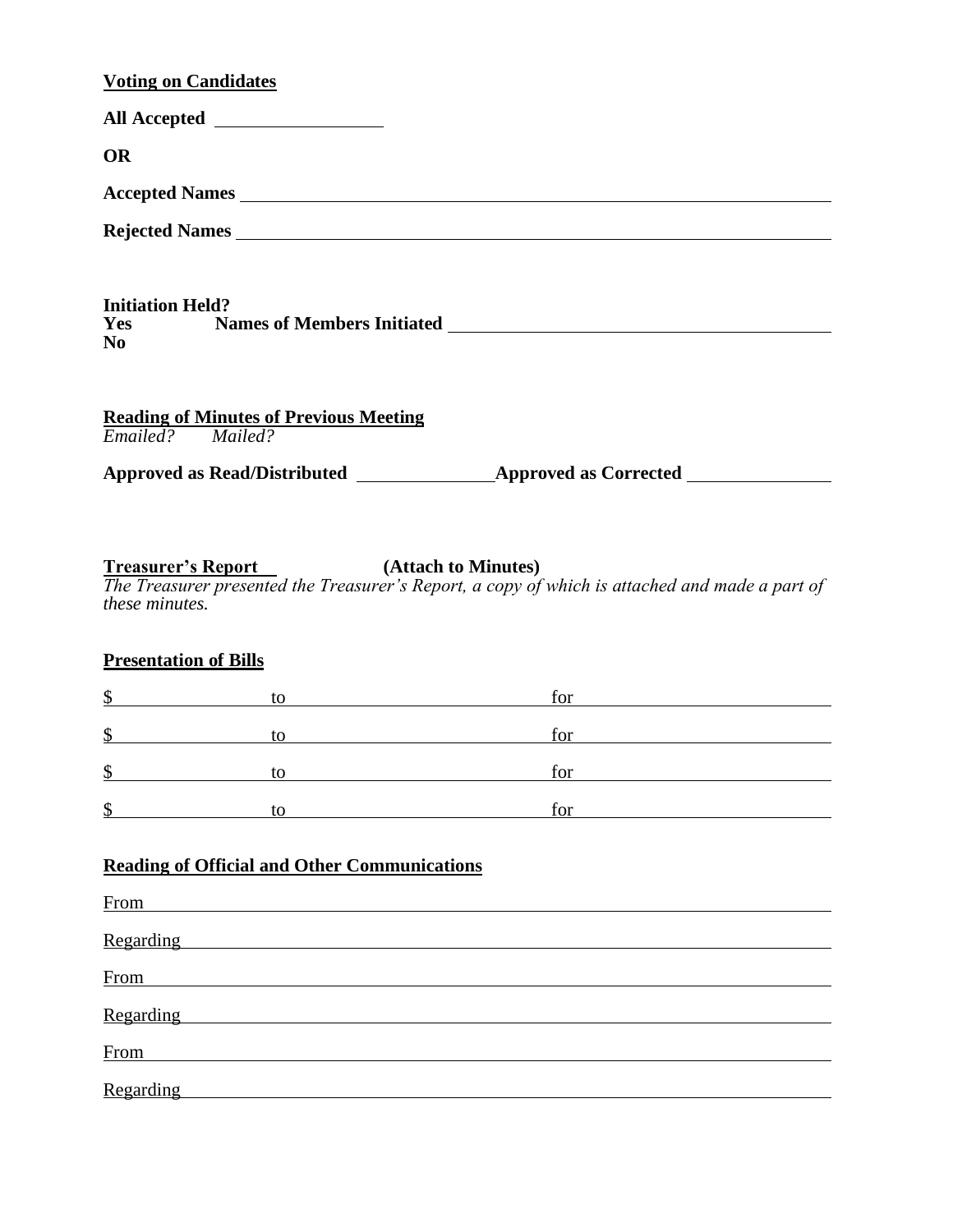| <b>Program Reports / Standing and Special Committees</b> |                   |
|----------------------------------------------------------|-------------------|
| <b>Veterans and Family Support Report</b>                | <b>Report By:</b> |
|                                                          |                   |
|                                                          |                   |
|                                                          |                   |
|                                                          |                   |
|                                                          |                   |
| <b>Americanism Report</b>                                | <b>Report By:</b> |
|                                                          |                   |
|                                                          |                   |
|                                                          |                   |
|                                                          |                   |
|                                                          |                   |
| <b>Auxiliary Community Outreach</b>                      | <b>Report By:</b> |
|                                                          |                   |
|                                                          |                   |
|                                                          |                   |
|                                                          |                   |
| <b>Chaplain Report</b>                                   | <b>Chaplain</b>   |
|                                                          |                   |
|                                                          |                   |
|                                                          |                   |
|                                                          |                   |
| <b>Hospital Report</b>                                   | <b>Report By:</b> |
|                                                          |                   |
|                                                          |                   |
|                                                          |                   |
|                                                          |                   |
| <b>Legislative Report</b>                                | <b>Report By:</b> |
|                                                          |                   |
|                                                          |                   |
|                                                          |                   |
|                                                          |                   |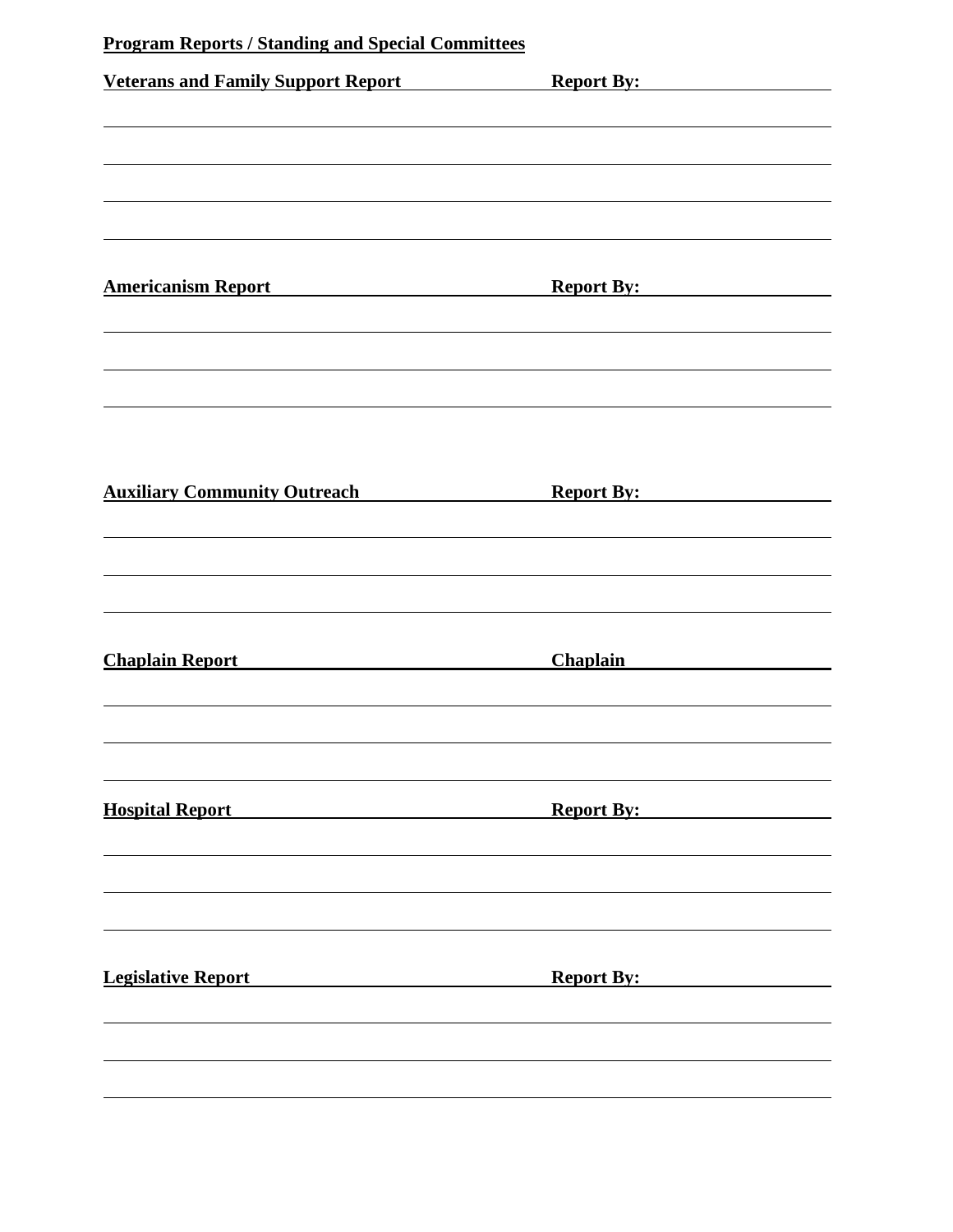| <b>Membership Report</b> Membership Report                                                                                                                                                               | Report By:                                                                       |
|----------------------------------------------------------------------------------------------------------------------------------------------------------------------------------------------------------|----------------------------------------------------------------------------------|
|                                                                                                                                                                                                          |                                                                                  |
|                                                                                                                                                                                                          |                                                                                  |
| <b>Scholarships Scholarships Scholarships Scholarships Scholarships Scholarships Scholarships Scholarships Scholarships Scholarships Scholarships Scholarships Scholarships Scholarships Scholarship</b> | <b>Report By:</b>                                                                |
|                                                                                                                                                                                                          |                                                                                  |
|                                                                                                                                                                                                          |                                                                                  |
| <b>Touth Activities</b>                                                                                                                                                                                  | <b>Report By:</b>                                                                |
|                                                                                                                                                                                                          |                                                                                  |
|                                                                                                                                                                                                          |                                                                                  |
|                                                                                                                                                                                                          |                                                                                  |
|                                                                                                                                                                                                          |                                                                                  |
| <b>Audit Report</b>                                                                                                                                                                                      |                                                                                  |
|                                                                                                                                                                                                          |                                                                                  |
| through                                                                                                                                                                                                  | and moved to accept the Audit Report; Seconded by                                |
|                                                                                                                                                                                                          |                                                                                  |
| <b>Unfinished Business</b>                                                                                                                                                                               |                                                                                  |
|                                                                                                                                                                                                          |                                                                                  |
|                                                                                                                                                                                                          | ,我们也不会有什么。""我们的人,我们也不会有什么?""我们的人,我们也不会有什么?""我们的人,我们也不会有什么?""我们的人,我们也不会有什么?""我们的人 |
| <b>NEW Business</b>                                                                                                                                                                                      |                                                                                  |
| The Auxiliary Charter was draped for _____________________.                                                                                                                                              |                                                                                  |
|                                                                                                                                                                                                          |                                                                                  |
|                                                                                                                                                                                                          |                                                                                  |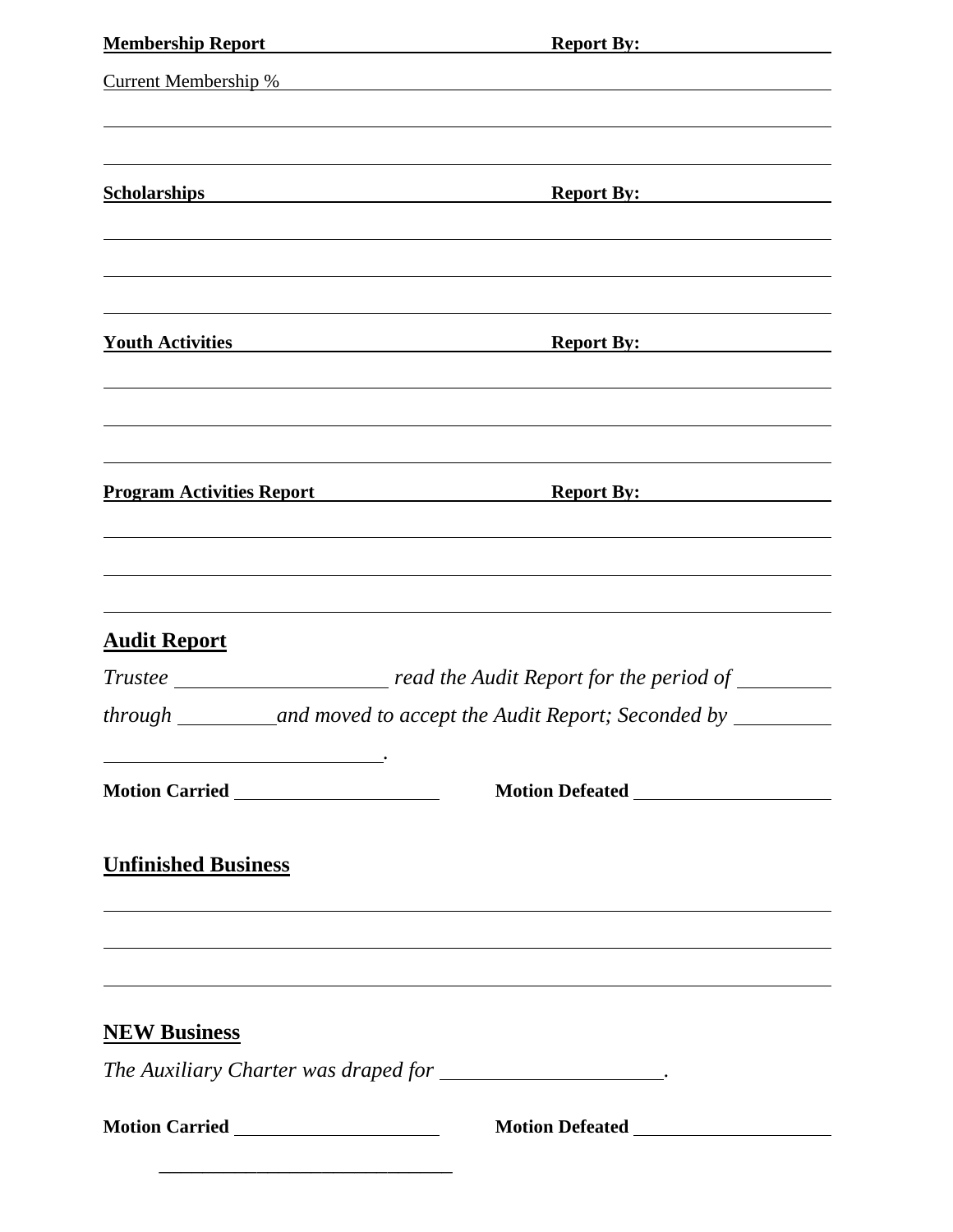|                                                                              | ,我们也不会有什么。""我们的人,我们也不会有什么?""我们的人,我们也不会有什么?""我们的人,我们也不会有什么?""我们的人,我们也不会有什么?""我们的人 |  |  |
|------------------------------------------------------------------------------|----------------------------------------------------------------------------------|--|--|
|                                                                              |                                                                                  |  |  |
|                                                                              |                                                                                  |  |  |
|                                                                              |                                                                                  |  |  |
|                                                                              |                                                                                  |  |  |
|                                                                              |                                                                                  |  |  |
|                                                                              |                                                                                  |  |  |
| <b>Report of Trustees and Action Thereon</b> (Motion to Pay Bills Presented) |                                                                                  |  |  |
|                                                                              |                                                                                  |  |  |
|                                                                              |                                                                                  |  |  |
|                                                                              | Motion Defeated National Secretary Analysis of the Motion Defeated               |  |  |

## **Suggestions for the Good of the Order**

*The District President gave her remarks.*